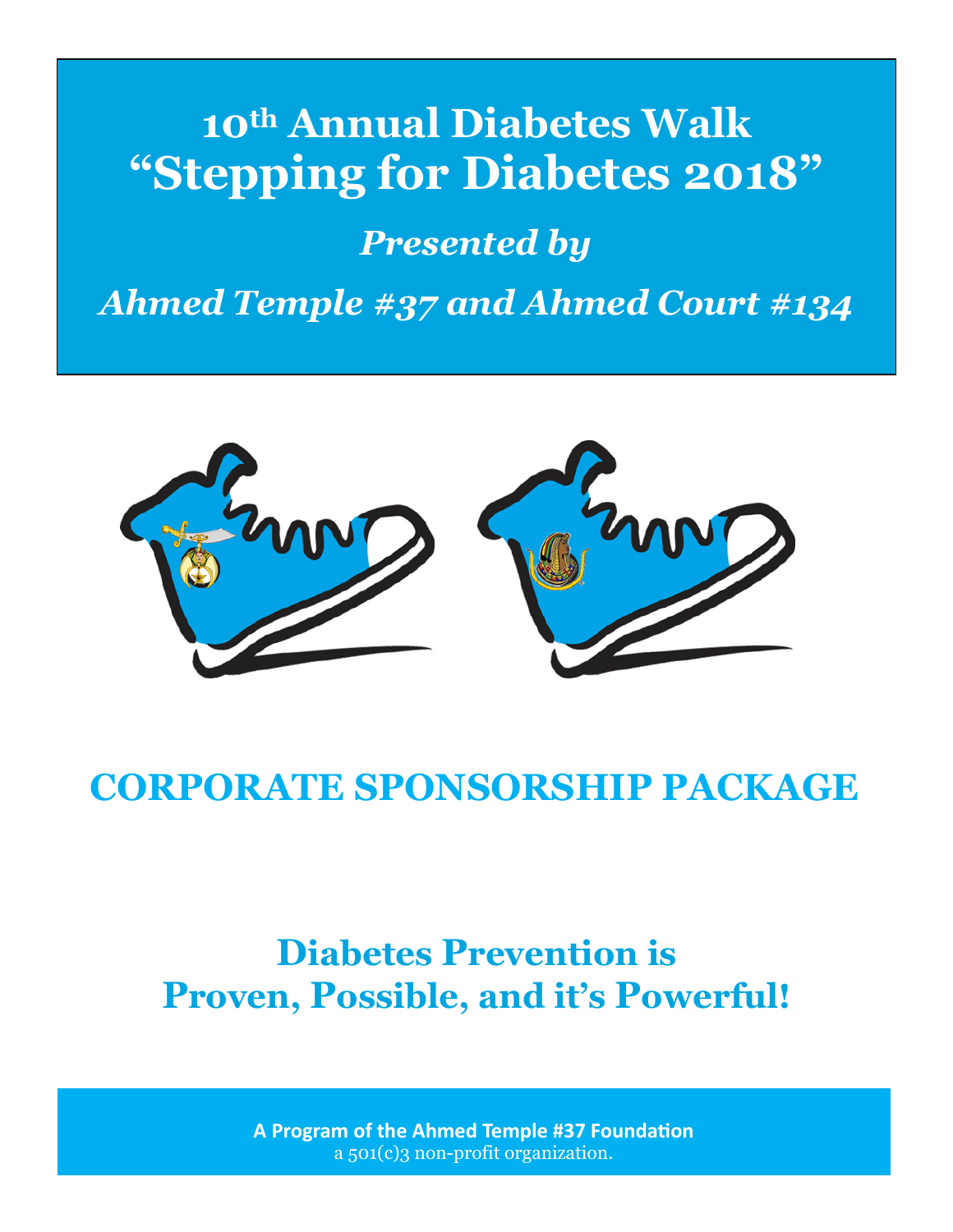## **Background**



Diabetes is one of the leading causes of morbidity and mortality in the United States. While this

disease transcends all racial and ethnic boundaries, it has a higher prevalence among minority populations, especially African Americans. Recent reports by the Centers for Disease Control and Prevention indicate diabetes affects more than 29 million people in the United States. Additionally, 89 million people in the U.S. have prediabetes.

In 2008, the Ancient Egyptian Arabic Order Nobles Mystic Shrine (Prince Hall Shriners) established a philanthropic partnership with the American Diabetes Association (ADA).

The objective of this partnership was primarily to raise funds to support ADA research and community outreach efforts. In addition, our goal is to increase public awareness of diabetes and its debilitating complications. Since that time, the Prince Hall Shriners have contributed \$925,000 of a \$1 million pledge to the ADA.

Locally, Ahmed Temple #37 Shriners and Ahmed Court #134 Daughters have co-sponsored this annual event since 2009. Ahmed's

Stepping for Diabetes has served as the organizations' signature fund-raising event in support of the Prince Hall Shriners' National Diabetes Initiative. We are proud to report that with the help of sponsors and community supporters like you, we have donated more than \$50,000 to the Prince Hall Shriners' National Diabetes Initiative. In fact, we have led the nation in giving for the past 9 years.

Stepping for Diabetes 2018 is a program of the Temple's philanthropic arm, the Ahmed Temple  $\#37$  Foundation, Inc., a  $501(c)3$  non-profit organization. This year's event will be held on **Saturday, May 26, 2018 at the Jake Gaither Community Center. Onsite registration begins at 9 AM, with the walk and health fair starting at 10 AM.**

We sincerely hope that your organization will join us in our effort to reach our ultimate goal to Stop Diabetes®.The success of this event is dependent on the financial support from individuals and groups such as you. We would like to invite you to serve as a sponsor for this year's event. For your convenience, our sponsorship application, along with sponsorship levels are included in this package.





**Diabetes Prevention is Proven, Possible, and it's Powerful!**